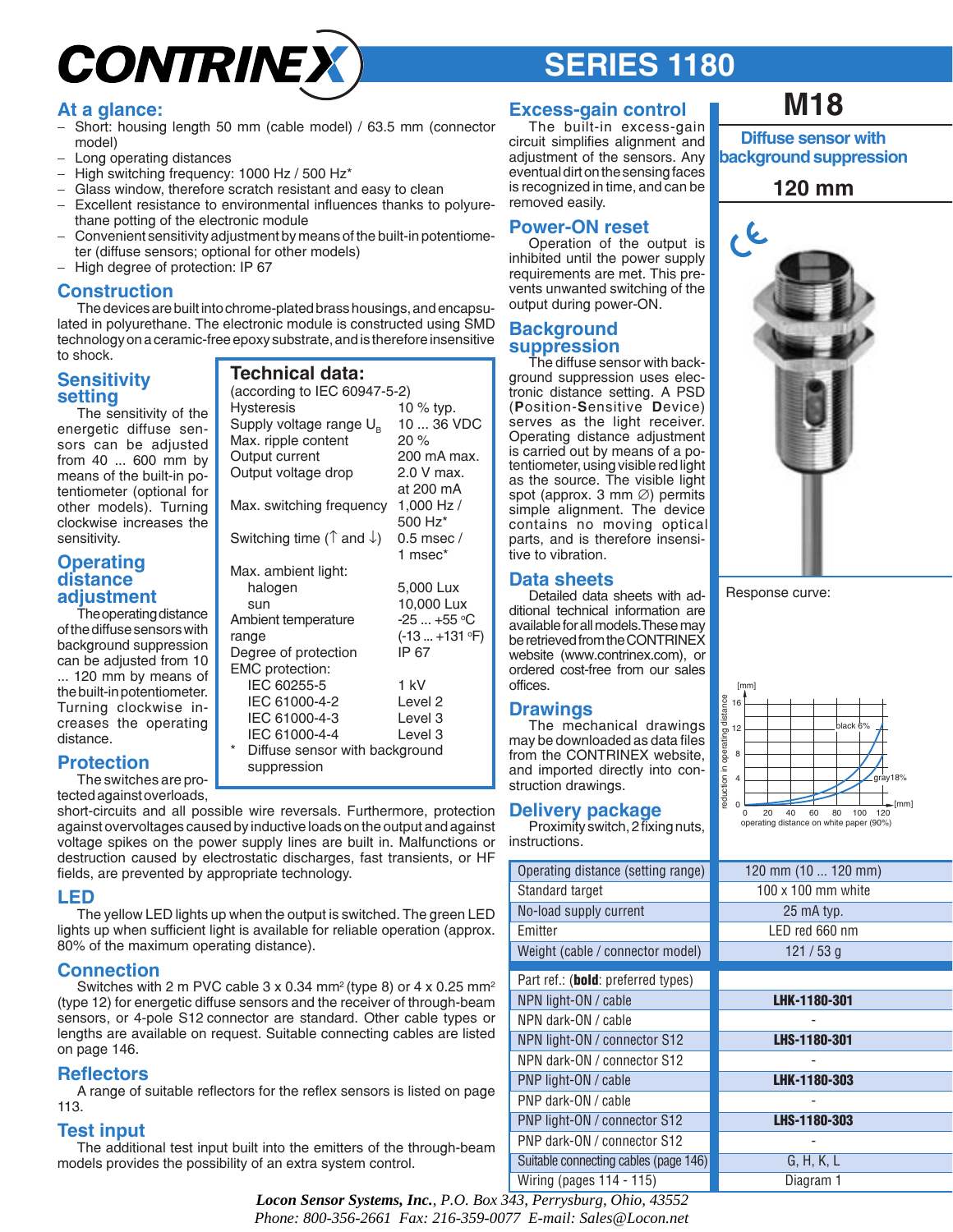

*Locon Sensor Systems, Inc.*, *P.O. Box 343, Perrysburg, Ohio, 43552 Phone: 800-356-2661 Fax: 216-359-0077 E-mail: Sales@Locon.net*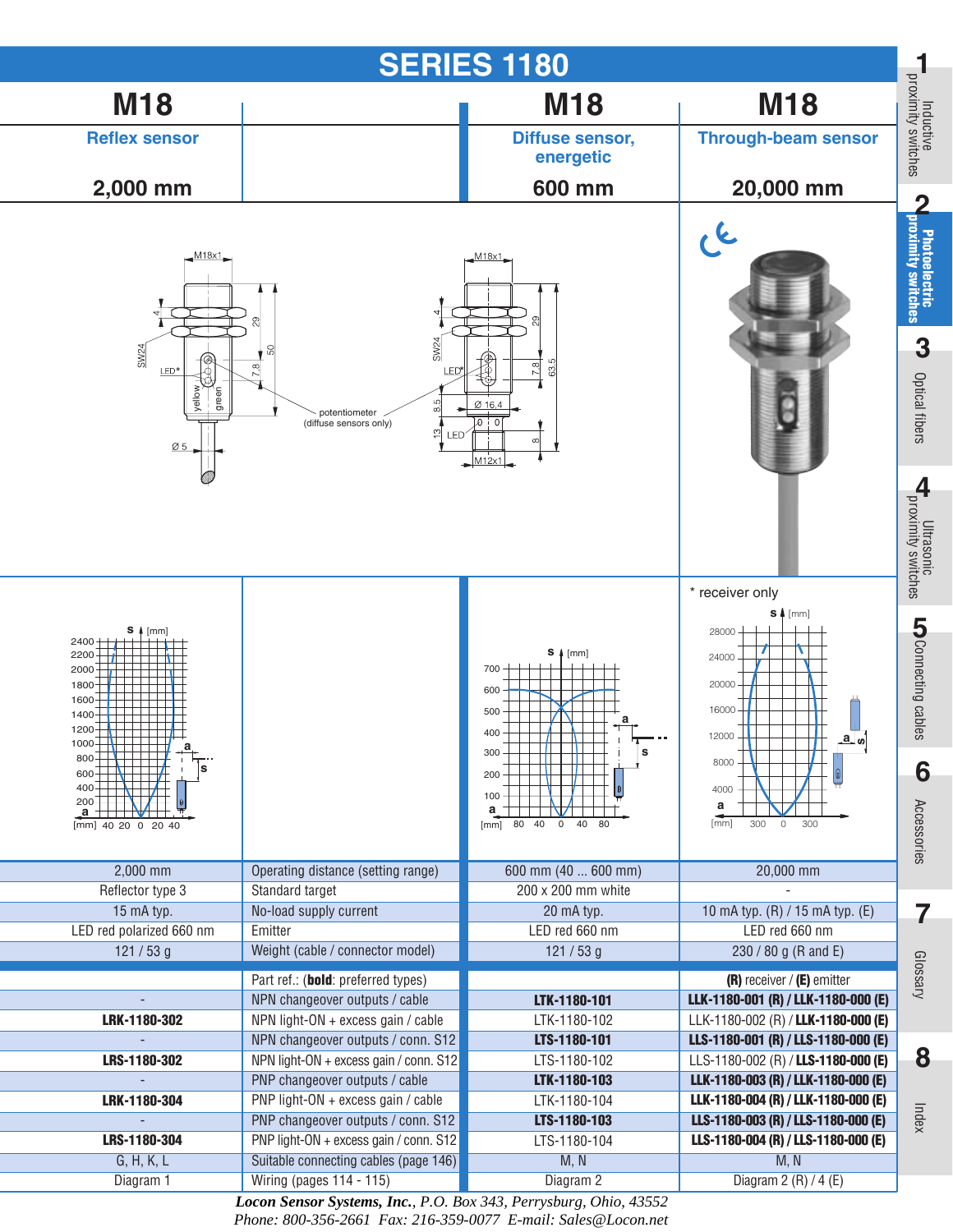# **CONTRINE**

## **SERIES 1180 W**

### **At a glance:**

- − Right-angle sensing
- Compact, robust and fully integrated sensing head
- Easy installation: Fixing nuts can be mounted from both ends
- − Technical data identical to corresponding devices with axial light emission
- − Excellent resistance to environmental influences thanks to polyurethane potting of the electronic module
- Glass window, therefore scratch resistant and easy to clean
- − High degree of protection: IP 67

### **Construction**

The devices are built into chrome-plated brass housings, and encapsulated in polyurethane. The electronic module is constructed using SMD technology on a ceramic-free epoxy substrate, and is therefore insensitive to shock.

> **Technical data:** (according to IEC 60947-5-2) Hysteresis 10 % typ. Supply voltage range  $U_B$  10 ... 36 VDC<br>Max. ripple content 20 %

Max. ripple content

Max. ambient light:

Ambient temperature

EMC protection:

Output current 200 mA max. Output voltage drop 2.0 V max.

Max. switching frequency 1,000 Hz /

Switching time ( $\uparrow$  and  $\downarrow$ ) 0.5 msec /

halogen 5,000 Lux sun 10,000 Lux

range (-13 ... +131 °F)

Degree of protection IP 67

 IEC 60255-5 1 kV IEC 61000-4-2 Level 2 IEC 61000-4-3 Level 3 IEC 61000-4-4 Level 3 Diffuse sensor with background

at 200 mA

500 Hz\*

1 msec\*

 $-25...+55$  °C

### **Sensibility setting**

The sensitivity of the energetic diffuse sensors can be adjusted from 40 ... 600 mm by means of the built-in potentiometer (optional for other models). Turning clockwise increases the sensitivity.

### **Operating distance adjustment**

The operating distance of the diffuse sensors with background suppression can be adjusted from 10 ... 120 mm by means of the built-in potentiometer. Turning clockwise increases the operating distance.

### **Protection**

protected against over-

The switches are loads, short-circuits and all possible wire reversals. Furthermore, protection against overvoltages caused by inductive loads on the output and against voltage spikes on suppression

the power supply lines are built in. Malfunctions or destruction caused by electrostatic discharges, fast transients, or HF fields, are prevented by appropriate technology.

### **LED**

The yellow LED lights up when the output is switched. The green LED lights up when sufficient light is available for reliable operation (approx. 80% of the maximum operating distance).

### **Connection**

Switches with 2 m PVC cable 3 x 0.34 mm<sup>2</sup> (type 8) or 4 x 0.25 mm<sup>2</sup> (type 12) for energetic diffuse sensors and the receiver of through-beam sensors, or 4-pole S12 connector are standard. Other cable types or lengths are available on request. Suitable connecting cables are listed on page 146.

### **Reflectors**

A range of suitable reflectors for the reflex sensors is listed on page 113.

### **Test input**

The additional test input built into the emitters of the through-beam models provides the possibility of an extra system control.

> *Locon Sensor Systems, Inc.*, *P.O. Box 343, Perrysburg, Ohio, 43552 Phone: 800-356-2661 Fax: 216-359-0077 E-mail: Sales@Locon.net*

### **Excess-gain control**

The built-in excess-gain circuit simplifies alignment and adjustment of the sensors. Any eventual dirt on the sensing faces is recognized in time, and can be removed easily.

### **Power-ON reset**

Operation of the output is inhibited until the power supply requirements are met. This prevents unwanted switching of the output during power-ON.

#### **Background suppression**

The diffuse sensor with background suppression uses electronic distance setting. A PSD (**P**osition-**S**ensitive **D**evice) serves as the light receiver. Operating distance adjustment is carried out by means of a potentiometer, using visible red light as the source. The visible light spot (approx. 3 mm ∅) permits simple alignment. The device contains no moving optical parts, and is therefore insensitive to vibration.

### **Data sheets**

Detailed data sheets with additional technical information are available for all models. These may be retrieved from the CONTRINEX website (www.contrinex.com), or ordered cost-free from our sales offices.

### **Drawings**

The mechanical drawings may be downloaded as data files from the CONTRINEX website, and imported directly into construction drawings.

### **Delivery package**

Proximity switch, 2 fixing nuts, instructions.

| Operating distance (setting range)          |  |
|---------------------------------------------|--|
| Standard target                             |  |
| No-load supply current                      |  |
| <b>Fmitter</b>                              |  |
| Weight (cable / connector model)            |  |
|                                             |  |
| Part ref.: ( <b>bold</b> : preferred types) |  |
| NPN light-ON / cable                        |  |
| NPN dark-ON / cable                         |  |
| NPN light-ON / connector S12                |  |
| NPN dark-ON / connector S12                 |  |
| PNP light-ON / cable                        |  |
| PNP dark-ON / cable                         |  |
| PNP light-ON / connector S12                |  |
| PNP dark-ON / connector S12                 |  |
| Suitable connecting cables (page 146)       |  |
| Wiring (pages 114 - 115)                    |  |

### **M18W**

**Diffuse sensor with background suppression**

### **120 mm**



Response curve:



| 120 mm (10  120 mm)       |
|---------------------------|
| $100 \times 100$ mm white |
| 25 mA typ.                |
| I FD red 660 nm           |
| $124/57$ g                |

| <b>LHK-1180W-301</b> |
|----------------------|
|                      |
| <b>LHS-1180W-301</b> |
|                      |
| <b>LHK-1180W-303</b> |
|                      |
| <b>LHS-1180W-303</b> |
|                      |
| G, H, K, L           |
| Diagram 1            |